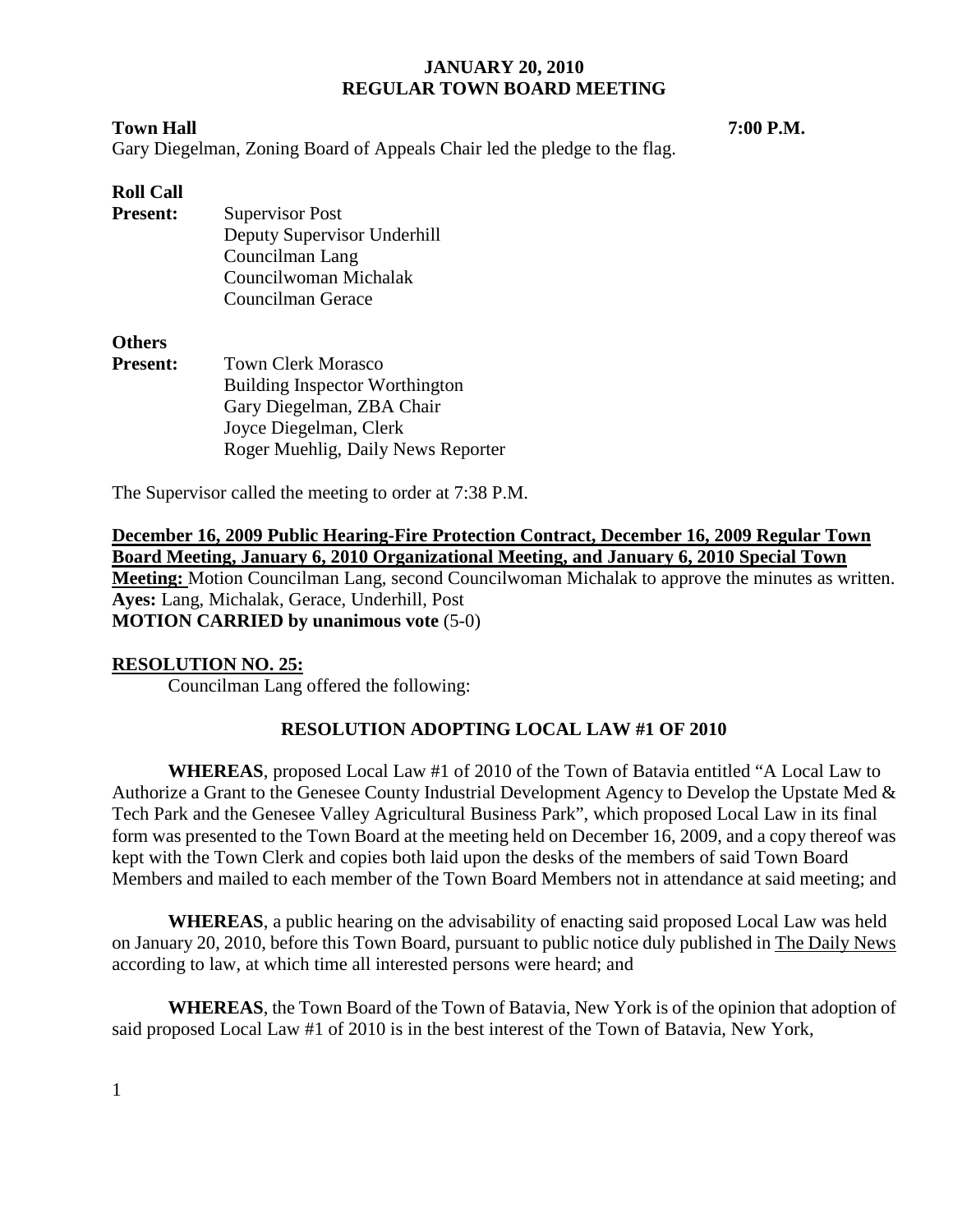**NOW, THEREFORE, BE IT RESOLVED**, by the Town Board of the Town of Batavia, New York that said proposed Local Law #1 of 2010 be and the same hereby is adopted; and

**BE IT FURTHER RESOLVED**, that a certified copy of said Local Law #1 of 2010 be filed with the New York State Secretary of State in accordance with Law.

**Second by**: Councilman Gerace **Ayes:** Lang, Gerace, Underhill, Michalak, Post **APPROVED by unanimous vote** (5-0)

### **RESOLUTION NO. 26:**

Deputy Supervisor Underhill offered the following:

#### **AUTHORIZING BUDGET TRANSFERS FOR 2009**

 **RESOLVED,** the Batavia Town Board hereby authorizes the following Budget Transfers:

#### **General Fund:**

| From                                   | <b>Amount</b> | $\underline{\mathbf{To}}$                |
|----------------------------------------|---------------|------------------------------------------|
| A1110.107 Justices/ P.S. Clerk         | 0.05          | A1110.102 Justices/ P.S. - Cleveland     |
| A1110.107 Justices/ P.S. Clerk         | 406.00        | A1110.105 Justices/ Security/Williams    |
| A1110.107 Justices/ P.S. Clerk         | 237.00        | A1110.106 Justices/Security/Cleveland    |
| A1110.107 Justices/ P.S. Clerk         | 1113.75       | A1110.103 Justices/ P.S./Full Time       |
| A1220.400 Supervisor/Contractual       | 2579.71       | A1220.120 Supervisor/ P.S./ OT           |
| A1220.400 Supervisor/Contractual       | 89.00         | A1220.401Supervisor/Bookkeeper/Contr.    |
| A1411.100 Clerk-Typist/ Pers. Svc.     | 43.59         | A1231.120 Deputy Clerk/ P.S./ OT         |
| A1355.103 Assessor/ P.S./ Part Time    | 0.08          | A1355.100 Assessor/Pers. Svc.            |
| A1355.103 Assessor/ P.S./ Part Time    | 0.03          | A1355.101 Assessor/ P.S./Annual Reasses. |
| A1410.400 Town Clerk/ Contractual      | 56.00         | A1410.101Town Clerk/P.S./Part Time       |
| A1440.104 Engineering/P.S./ Asst. Eng. | 32353.00      | A1440.200 Engineering/Equipment          |
| A1440.104 Engineering/P.S./ Asst. Eng. | 18147.00      | A7110.400 Culture-Rec./Parks/Contractual |
| A1440.400 Engineering/Contractual      | 0.05          | A1440.101 Engineering/ Pers. Svc.        |
| A1440.400 Engineering/Contractual      | 1176.31       | A1440.120 Engineering/P.S./ OT           |
| A1620.402 Buildings/Contr./Other       | 741.00        | A1620.400 Buildings/Contr./Utilities     |
| A1620.402 Buildings/Contr./Other       | 527.00        | A1620.403 Buildings/Contr./Janitorial    |
| A1620.404 Buildings/Contractual        | 8100.00       | A1620.200 Buildings/Equipment            |
| A1670.400 Central Printing/Contractual | 334.00        | A1680.400 Central Data/Contractual       |
| A1680.200 Central Data/Equipment       | 334.00        | A1620.400 Buildings/Contr./Utilities     |
| A1680.401 Central Data/Contr./Maint.   | 238.93        | A1680.400 Central Data/Contractual       |
| A1990.400 Special/Exp./Contingency     | 4414.00       | A1410.401 Clerk/Contr./ Records Mgmnt.   |
| A1990.400 Special/Exp./Contingency     | 65533.00      | A6460.410 Eco. Assist/Ind. Dev. Agency   |
| A3620.200 Building Ins./ Equipment     | 10.00         | A3620.400 Building Ins./Contr./Contract  |
| A3620.401 Bldg. Ins./Contr./Legal      | 38.00         | A3620.400 Bldg. Ins./Contr./Contract     |
| A5132.101 Garage/P.S./Clerical         | 44.53         | A5010.400 Trans./Highway Super./P.S.     |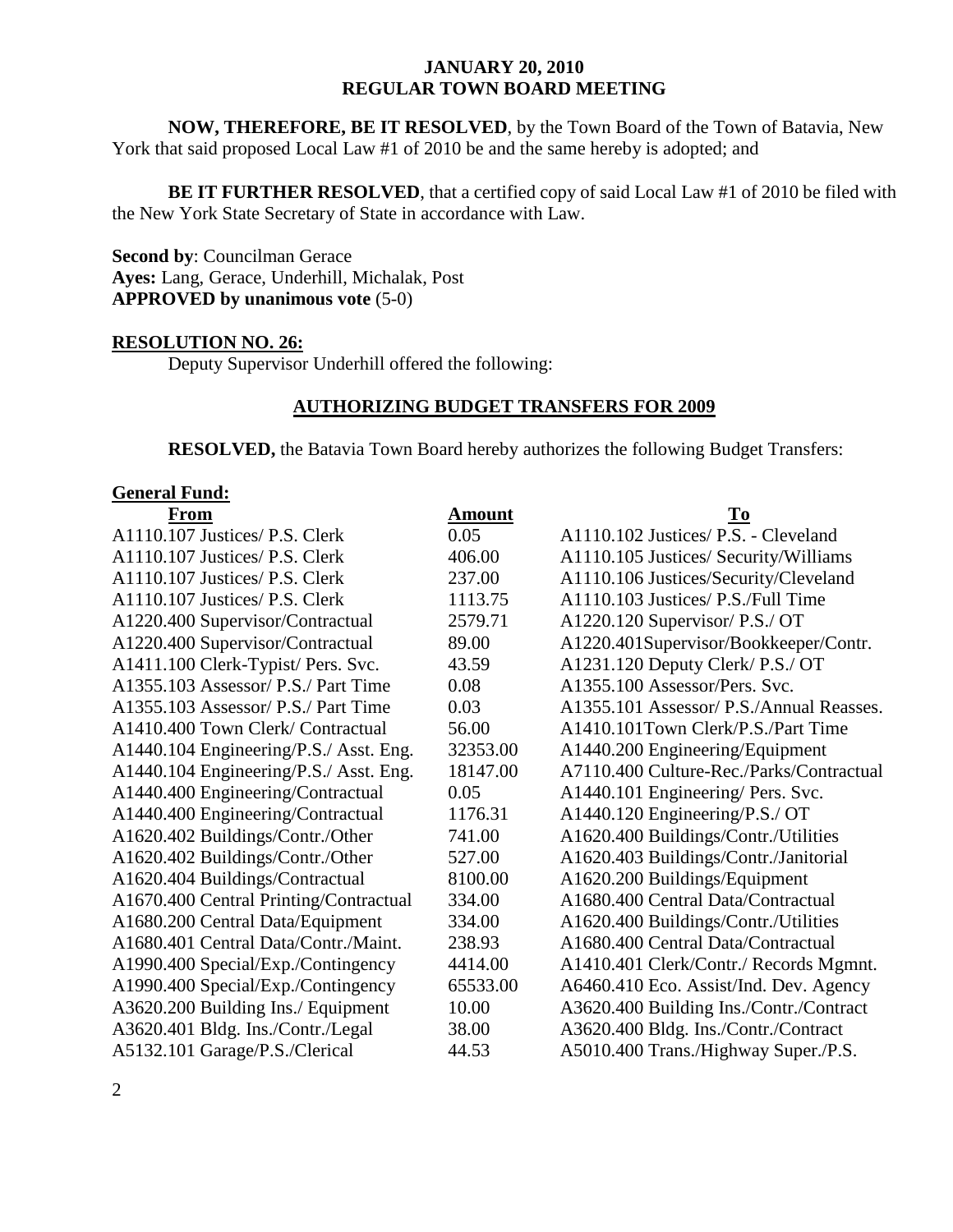| A5123.403 Garage/Contr./ Insurance                | 22.92    | A5132.402 Garage/Contr./Other              |
|---------------------------------------------------|----------|--------------------------------------------|
| A5182.400 Street Lighting/Contractual             | 1290.00  | A5182.401Street Lighting/Contr./Vet. Mem.  |
| A5182.400 Street Lighting/Contractual             | 45.00    | A8165.404 Superfund/Contr./Legal           |
| A5182.400 Street Lighting/Contractual             | 86.31    | A5182.401 Street Lighting/Contr./Vet. Mem. |
| A5182.400 Street Lighting/Contractual             | 200.00   | A6410.400 Publicity/Contractual            |
| A5182.400 Street Lighting/Contractual             | 311.00   | A5182.401 Street Lighting/Contr. Vet. Mem. |
| A7110.102 Culture-Rec./Parks/P.S./PT              | 3879.00  | A7110.401 Culture-Rec./Parks/Contr.        |
| Gallow.                                           |          |                                            |
| A7110.102 Culture-Rec./Parks/P.S./PT              | 2218.48  | A7110.400 Culture-Rec./Parks/Contractual   |
| A8010.101 Home & C.S./ZBA/Secretary               | 100.00   | A8010.102 Home & C.S./ZBA/Pers. Svc.       |
| A8010.401 ZBA/Contr./Legal Fees                   | 62.44    | A8010.400 Home & C.S./ZBA/Contractual      |
| A8020.102 Planning/Pers. Svc./ Board              | 500.00   | A8020.101 Planning/ Pers. Svc/Secretary    |
| A8020.401 Planning/Contr. Legal Fees              | 7.48     | A8020.400 Planning/Contr./ Supplies        |
| A8120.400 Sewer Imp./Contractual                  | 1758.00  | A8162.400 Transfer Station/Contractual     |
| A5132.101 Garage/P.S./Clerical                    | 1205.81  | A8162.100 Transfer Station/Pers. Svc.      |
| A5132.101 Garage/P.S./Clerical                    | 47.53    | A8162.101 Transfer Station/ Pers. Svc.     |
| A5132.101 Garage/P.S./Clerical                    | 2493.84  | A8162.400 Transfer Station/Contractual     |
| A8165.403 Superfund/Contr./Envir. Test            | 45.00    | A8165.401 Superfund/Contr./Grease-Filters  |
| A8165.403 Superfund/Contr./Envir. Test            | 199.00   | A8165.406 Superfund/Contr./ Post Closure   |
| A8165.405 Superfund/Contr./Leachate               | 183.67   | A8165.406 Superfund/Contr./Post Closure    |
| A8165.405 Superfund/Contr./Leachate               | 560.95   | A8165.407 Superfund/Contr./Leach           |
| Transport                                         |          |                                            |
| A8540.401 Drainage/Contr./W. Main-Lew. 413.00     |          | A8662.400 Public Works/Contr./Central      |
| Corr.                                             |          |                                            |
| A8540.401 Drainage/Contr./W. Main-Lew. 20471.90   |          | A8662.400 Public Works/Contr./GC           |
| Corridor                                          |          |                                            |
| A8540.401 Drainage/Contr./W. Main-Lew. 20022.47   |          | A8750.400 Agriculture/Contr./Farmland      |
| Pro.                                              |          |                                            |
| A9010.800 Emp. Benefit/Retirement                 | 149.68   | A9050.800 Emp. Benefit/Unemp. Insurance    |
| A9055.800 Emp. Benefit/Disability Ins.            | 1718.00  | A9060.800 Emp. Benefit/Health Ins.         |
| A9060.801 Emp. Benefit/Health Ins. Exp.           | 3565.50  | A9089.800 Emp. Benefit/Staff Dev./In Lieu  |
| of                                                |          |                                            |
| A9089.802 Emp. Benefit/Staff Development 11222.72 |          | A9060.800 Emp. Benefit/Health Ins.         |
|                                                   |          |                                            |
| <b>Highway</b>                                    |          |                                            |
| DA5110.102 Trans./General Repairs/P.S.            | 150.00   | DA5110.400 Trans./ General Repairs/Contr.  |
| DA5130.400 Trans./Machinery/Contr.                | 372.00   | DA5110.400 Trans./ General Repairs/Contr.  |
| DA5130.400 Trans./Machinery/Contr.                | 3.01     | DA5110.400 Trans./ General Repairs/Contr.  |
| DA5130.200 Trans./Machinery/Equipment             | 4150.00  | DA5142.400 Snow Removal/ Contr.            |
| DA5140.100 Trans./Brush & Weeds/P.S.              | 0.10     | DA5142.100 Snow Removal/P.S.               |
| DA5142.100 Snow Removal/P.S.                      | 20313.19 | DA5142.400 Snow Removal/ Contr.            |
| DA5142.101 Snow Removal/P.S./Wing                 | 1619.41  | DA5142.400 Snow Removal/ Contr.            |
| DA5130.200 Trans./Machinery/Equipment             | 2842.18  | DA5142.400 Snow Removal/ Contr.            |
| DA9010.800 Emp. Benefits/State Retire             | 1090.00  | DA9060.800 Emp. Benefit/Health Ins.        |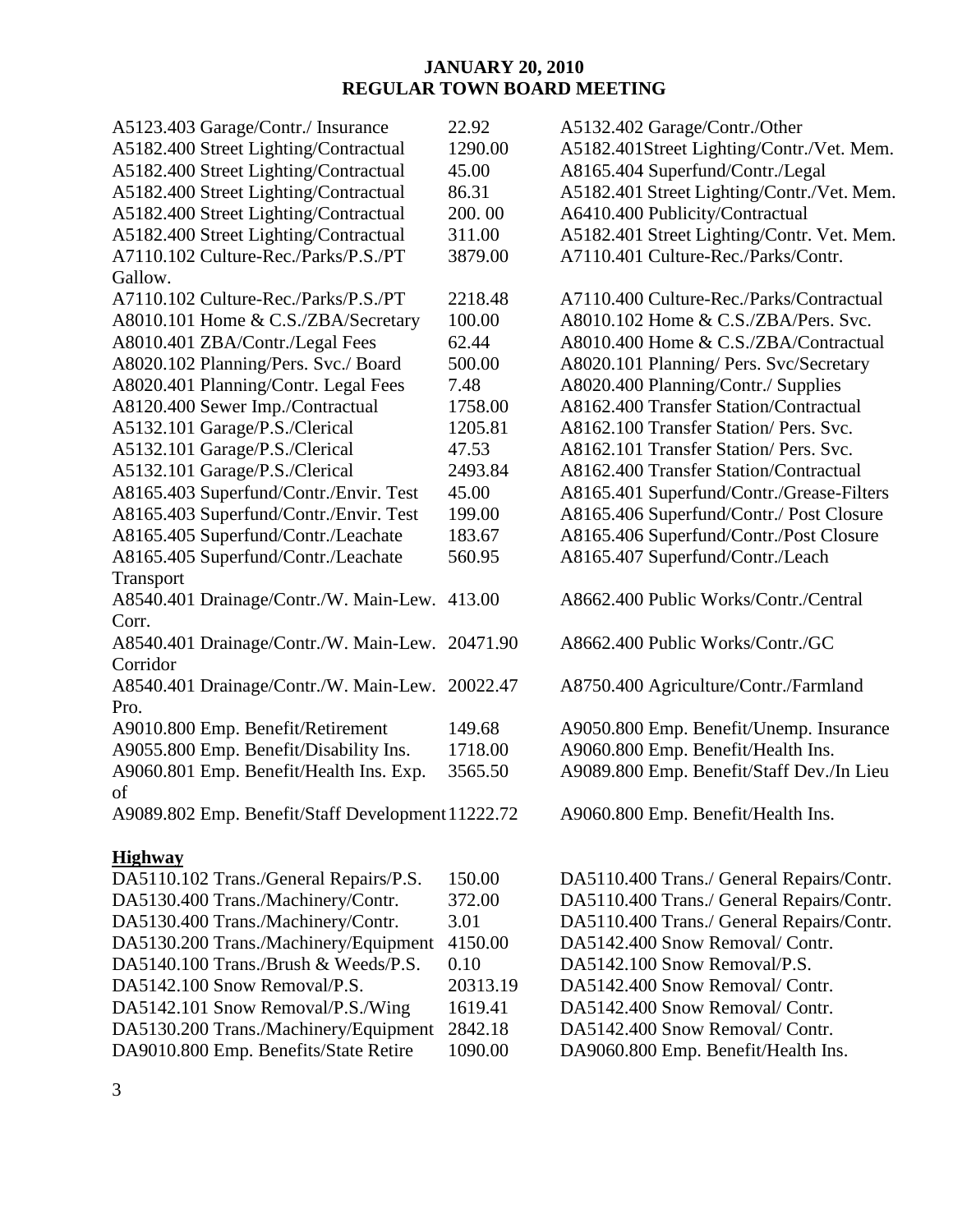| DA9050.800 Emp. Benefit/Unemp. Ins.              | 5175.18 | DA9060.800 Emp. Benefit/Health Ins.       |
|--------------------------------------------------|---------|-------------------------------------------|
| <b>Sewer District 1</b>                          |         |                                           |
| SS1-8120.102 Sanitary Sewer/P.S./P.T.            | 209.93  | SS1-8120.103 Sanitary Sewer/P.S./Morrow   |
| SS1-8120.401 Sanitary Sewer/Contr./ Legal 507.90 |         | SS1-9010.800 Emp. Benefit/State Retire    |
| <b>Sewer District 2</b>                          |         |                                           |
| SS2-8110.100 Sewer Administration /P.S.          | 1020.00 | SS2-8110.200 Sewer Admin./Equipment       |
| SS2-8120.102 Sanitary Sewer/P.S./P.T.            | 262.05  | SS2-8120.103 Sanitary Sewer/P.S./Morrow   |
| SS2-8120.400 Sanitary Sewer/Contractual          | 186.67  | SS2-8120.401 Sanitary Sewer/Contr./Legal  |
| SS2-8120.400 Sanitary Sewer/Contractual          | 448.00  | SS2-8120.401 Sanitary Sewer/Contr./Legal  |
| SS2-8120.400 Sanitary Sewer/Contractual          | 1015.80 | SS2-9010.800 Emp. Benefit/State Retire    |
| SS2-8120.400 Sanitary Sewer/Contractual          | 1031.00 | SS2-9060.800 Emp. Benefits/Health Ins.    |
| SS2-9710.701 Serial Bonds/Saile Dr./Int.         | 1188.00 | SS2-9710.601 Serial bonds/Principal/Saile |
| Dr.                                              |         |                                           |
| SS2-8120.400 Sanitary Sewer/Contractual          | 1027.38 | SS2-9060.800 Emp. Benefits/Health Ins.    |
| <b>Water</b>                                     |         |                                           |
| SW8340.102 Transmission/P.S./P.T.                | 3904.78 | SW8340.103 Transmission/P.S./Morrow       |
| SW9010.800 Emp. Benefit/State Retire             | 1696.35 | SW9060.800 Emp. Benefit/Health Ins.       |
| SW8389.401 Misc. Meter/Contr./New                | 585.64  | SW9030.800 Emp. Benefit/Social Security   |
| SW8389.401 Misc. Meter/Contr./New                | 171.74  | SW9060.800 Emp. Benefit/Health Ins.       |
| SW8340.200Transmission/Equipment                 | 5100.00 | SW8310.200 Water Admin./Equipment         |
| SW8340.200Transmission/Equipment                 | 761.00  | SW8340.400 Transmission/Contractual       |
| SW8340.200Transmission/Equipment                 | 1884.00 | SW9060.800 Emp. Benefit/Health Ins.       |

**Second by: Councilman Lang** 

**Ayes:** Underhill, Lang, Michalak, Gerace, Post **APPROVED by unanimous vote** (5-0)

### **RESOLUTION NO. 27:**

Supervisor Post offered the following:

### **BIDS FOR TRANSFER STATION**

 **RESOLVED,** the Town of Batavia will receive sealed bids for refuse removal at the Town of Batavia Transfer Station.

**FURTHER RESOLVED,** interested bidders may obtain service specifications from the Batavia Town Hall, 3833 West Main Street Road, Batavia, New York 14020, or by contacting the Town Clerk's Office. All bids must be received by 10:00A.M. on Wednesday, February 10, 2010 at the Batavia Town Hall. Bids will be opened at that time. All bids must be accompanied by a non-collusion statement in order to be considered. The Town of Batavia reserves the right to reject any and all bids.

4 **Second by:** Deputy Supervisor Underhill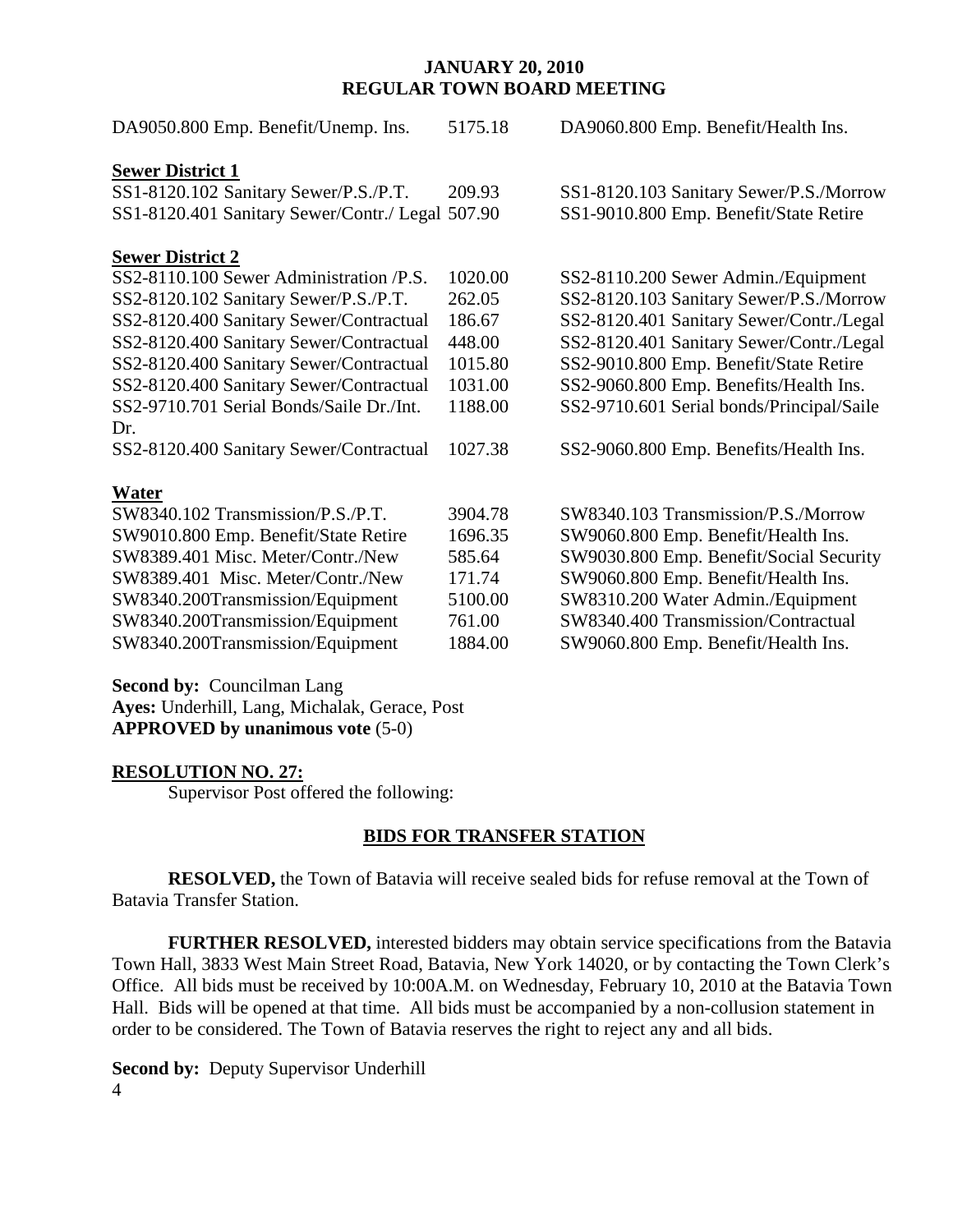### **Ayes:** Post, Underhill, Michalak, Gerace, Lang **APPROVED by unanimous vote** (5-0)

#### **NOTICE TO BIDDERS**

The Town of Batavia will receive sealed bids for refuse removal at the Town of Batavia Transfer Station.

 Interested bidders may obtain service specifications from the Batavia Town Hall, 3833 West Main Street Road, Batavia, New York, 14020 or by contacting the Town Clerk's Office at 343-1729. All bids must be received by 10:00 A.M. on Wednesday, February 10, 2010 at the Batavia Town Hall. Bids will be opened at that time. All bids must be accompanied by a non-collusion statement in order to be considered. The Town of Batavia reserves the right to reject any and all bids.

Dated: January 20, 2010 Teressa M. Morasco

Batavia Town Clerk

#### **RESOLUTION NO. 28:**

Councilwoman Michalak offered the following:

## **HEATING & AIR CONDITIONING PREVENTIVE MAINTENANCE INSPECTIONS CONTRACT**

**RESOLVED,** the Batavia Town Board hereby accepts Turnbull Heating & Air Conditioning's proposal to perform Heating and Air Conditioning Prevention Maintenance Inspections for Winter and Summer Operations at the Town Hall for one year (proposal attached); and

**BE IT FURTHER, RESOLVED** the Batavia Town Board hereby authorizes the Supervisor to execute the proposal.

**Second by: Councilman Lang Ayes:** Michalak, Lang, Underhill, Gerace, Post **APPROVED by unanimous vote** (5-0)

**RESOLUTION NO. 29:** Councilman Gerace offered the following:

### **BID AWARD SANITARY SEWER DISTRICT NO 1 IMPROVEMENTS**

**WHEREAS,** the Town of Batavia received bids January 14, 2010 at 3:00 P.M. for the construction of Sanitary Sewer District No.1 Improvements project; and

**WHEREAS,** Tom Greenauer Development Inc. of Elma, New York was the lowest responsible bidder at a cost of Eight Hundred, Forty Nine Thousand, Eight Hundred- Forty dollars (\$849,840.00) (bid sheet attached).

5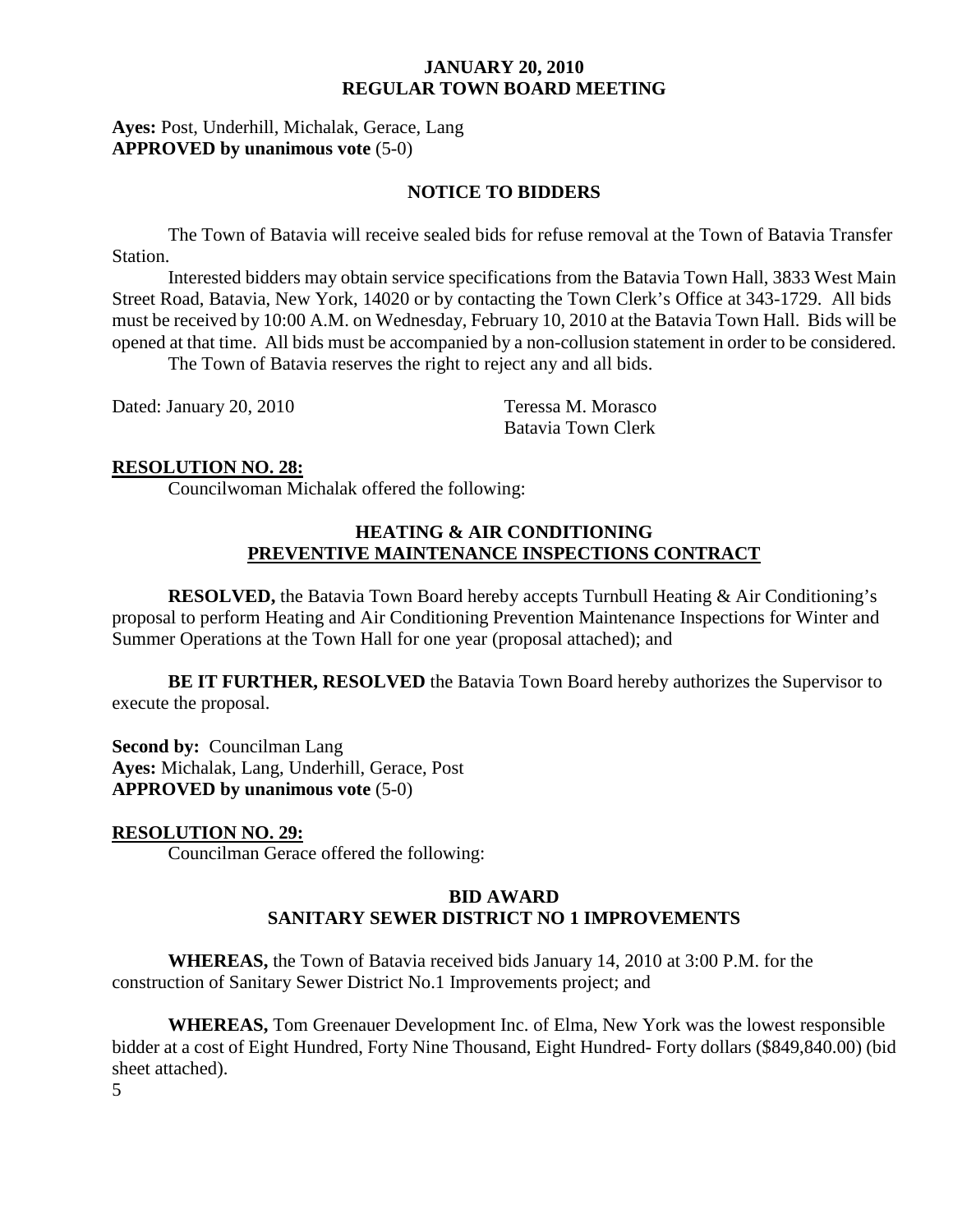**WHEREAS,** Erdman Anthony, project engineers, have recommended award of the construction contract to Tom Greenauer Development Inc. of Elma, New York in the amount of Eight Hundred Forty Nine Thousand Eight Hundred Forty dollars (\$849,840.00) (letter attached).

# **NOW THEREFORE BE IT**

**RESOLVED,** the Batavia Town Board hereby awards the project to Tom Greenauer Development Inc. at a cost of Eight Hundred, Forty Nine Thousand, Eight Hundred -Forty dollars (\$849,840.00) for construction of Sanitary Sewer District No.1 Improvements contingent upon the insurance and bonding being in place as approved by the Town Attorney; and be it

**FURTHER RESOLVED**, the Batavia Town Board hereby authorizes the Supervisor to execute the construction contract and issue the Notice to Proceed once the aforementioned conditions are met.

**Second by:** Councilwoman Michalak **Ayes:** Gerace, Michalak, Lang, Underhill, Post **APPROVED by unanimous vote** (5-0)

 **Discussion-** The Supervisor reported that he and the Town Engineer meet with the Principal Officer from Tom Greenauer Development, Incorporated and they are ready and pleased to get underway with the project.

### **RESOLUTION NO. 30:**

Councilman Lang offered the following:

## **RESOLUTION TO ACCEPT DEDICATION OF A PARCEL TO BE ADDED TO VETERAN'S MEMORIAL DRIVE**

**WHEREAS**, COR Veteran's Memorial Drive Company, LLC has received all necessary approvals from the Town of Batavia to construct a project known as the "Towne Center at Batavia", and

**WHEREAS**, the vast majority of the construction pursuant to this project has been completed, and

**WHEREAS**, it has been determined that it is necessary for the Town to accept dedication of a small parcel to be added to Veteran's Memorial Drive for the purpose of use as a deceleration lane, and

**WHEREAS**, COR Veteran's Memorial Drive Company, LLC has offered for dedication this parcel, as more fully set forth in a proposed Deed, dated December 23, 2009.

**NOW, THEREFORE, BE IT RESOLVED** by the Town Board of the Town of Batavia, New York that it does hereby accept dedication of a parcel containing approximately 0.091 acre of land, as more fully set forth in a proposed Deed, dated December 23, 2009, by and between COR Veteran's Memorial Drive Company, LLC to the Town of Batavia, and it is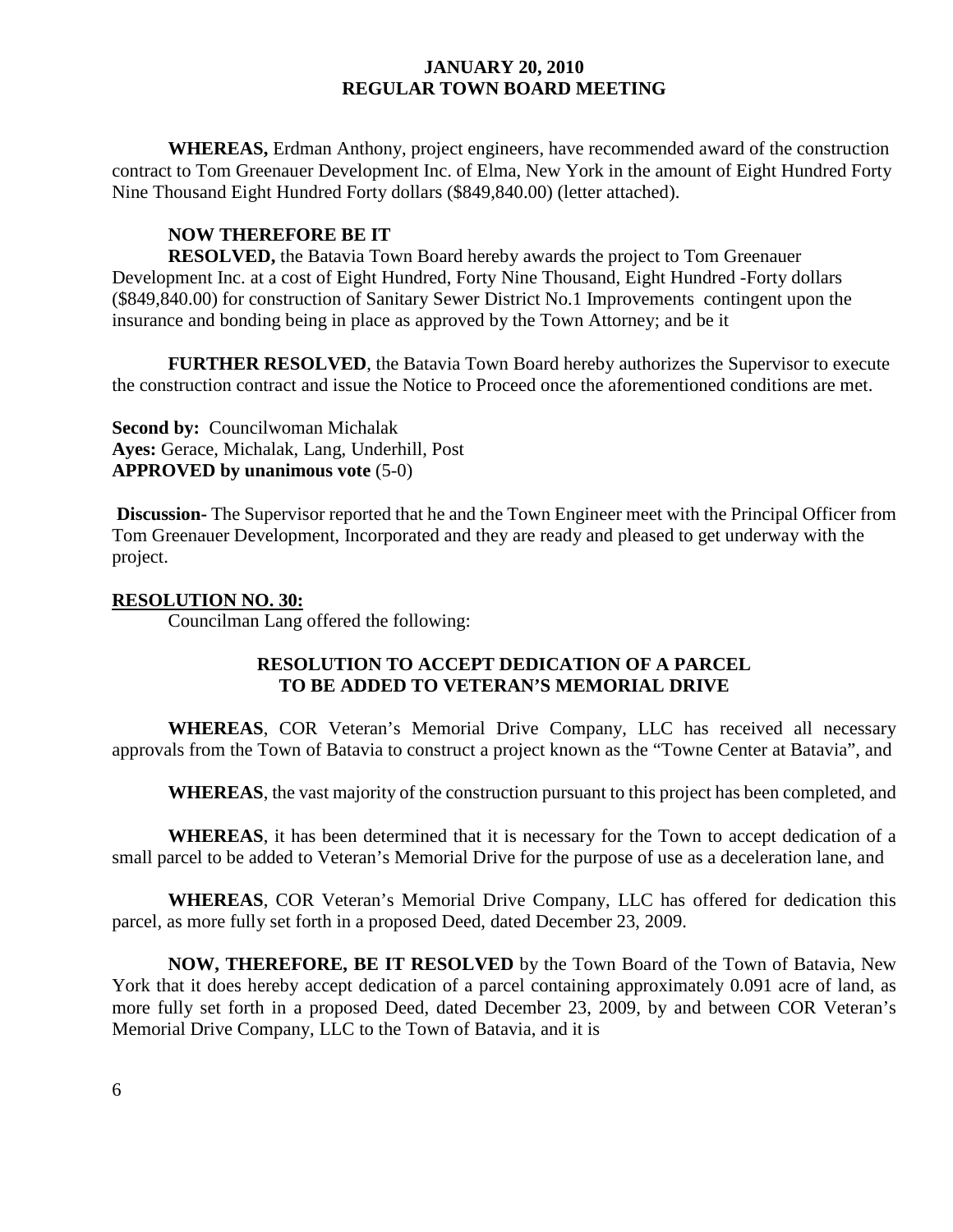**FURTHER RESOLVED** that the Town Supervisor is hereby authorized and directed to execute all documents necessary to accept this dedication and to record the aforementioned Deed in the Genesee County Clerk's Office, and it is

**FURTHER RESOLVED** that the Town Clerk is hereby authorized and directed to complete the recording of this Deed and all necessary documents in the Genesee County Clerk's Office.

**Second by:** Deputy Supervisor Underhill **Ayes:** Lang, Underhill, Michalak, Gerace, Post **APPROVED by unanimous vote** (5-0)

#### **RESOLUTION NO. 31:**

Deputy Supervisor Underhill offered the following:

## **CODE ENFORCEMENT OFFICER AGREEMENT BETWEEN THE TOWN OF BATAVIA AND THE TOWN OF LEROY**

**WHEREAS,** the Town of Batavia and the Town of LeRoy entered into a Code Enforcement Officer Agreement in December 2006; and

**WHEREAS,** the agreement addresses the need for each party to have its Codes enforced during periods when its Enforcement Officers are unavailable due to illness, vacation and other absences.

### **NOW, THEREFORE, BE IT**

 **RESOLVED,** pursuant to Article 5-G of the General Municipal Law, the Batavia Town Board wishes to re-enter into an agreement between the Town of Batavia and the Town of LeRoy for Code Enforcement coverage (agreement attached); and be it

**FURTHER RESOLVED**, the Batavia Town Board hereby authorizes the Supervisor to execute the aforementioned agreement.

**Second by:** Councilman Lang **Ayes:** Underhill, Lang, Michalak, Gerace, Post **APPROVED by unanimous vote** (5-0)

#### **AGREEMENT**

THIS AGREEMENT**,** made this \_\_\_\_\_\_\_\_\_\_ day of \_\_\_\_\_\_\_, 2009 by and between the **Town of LeRoy**, a municipal corporation with offices at 48 Main Street, LeRoy, NY 14482 ("LeRoy"), and the **Town of Batavia**, a municipal corporation with office at 3833 West Main Road, Batavia, NY 14020 ("Batavia"),

 WHEREAS, both parties employ Code Enforcement Officers to enforce Zoning Code, Fire and Building Codes and other various codes and regulations, and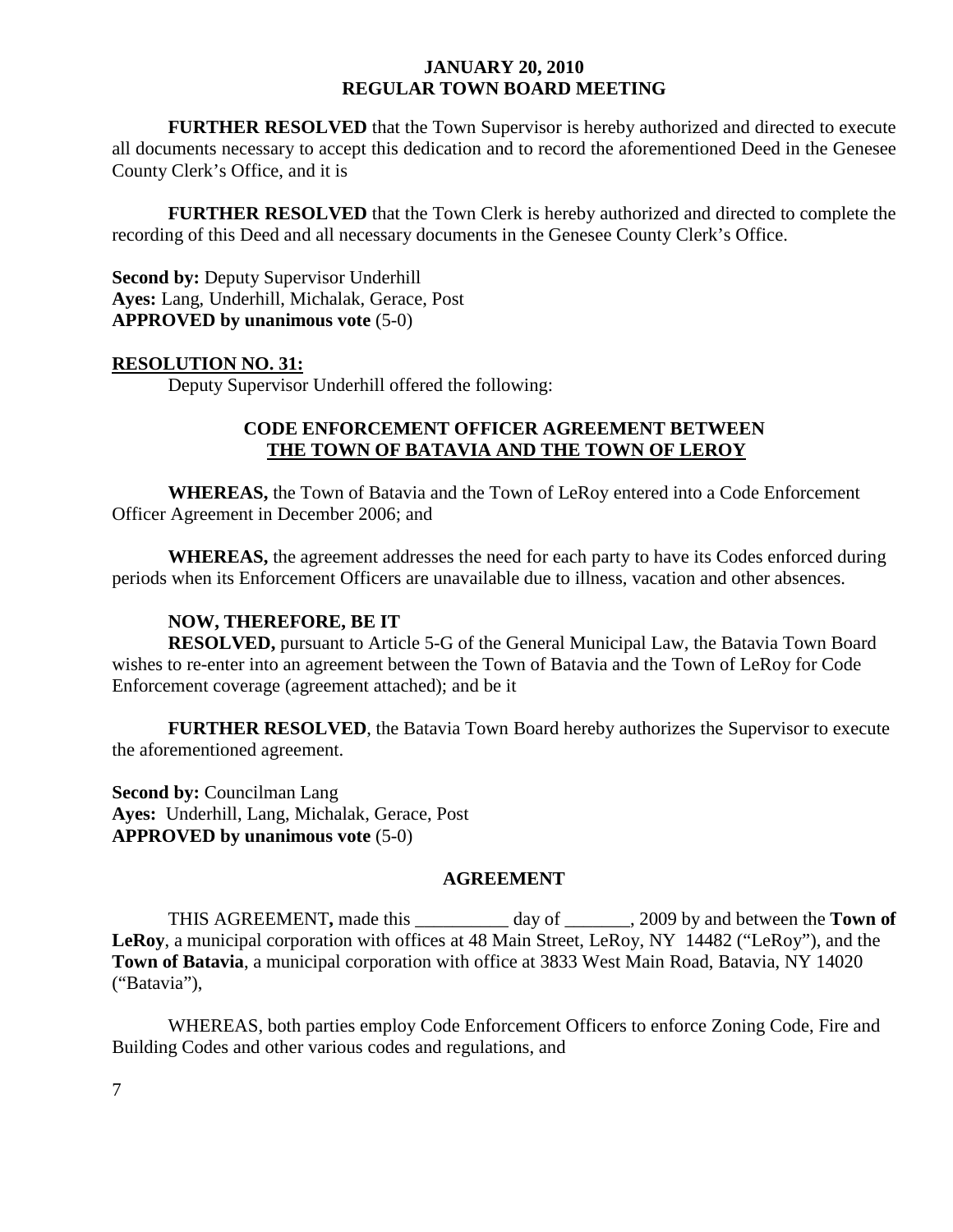WHEREAS, each party has identified a need to have its Codes enforced during periods when its Enforcement Officers are unavailable due to illness, vacation and other absences,

 NOW THEREFORE, pursuant to Article 5-G of the General Municipal Law, it is agreed as follows:

 First: That LeRoy shall appoint the Code Enforcement Officer of the Town of Batavia as its Deputy Code Enforcement Officer.

 Second: That Batavia shall appoint the Code Enforcement Officer of the Town of LeRoy as one of its Deputy Code Enforcement Officers.

 Third: That each party shall establish an hourly rate at which it shall be reimbursed for such times as its Code Enforcement Officer is performing duties in the other Town and the Town receiving such services shall and hereby does agree to pay for such services at said rate. Each party shall also reimburse the other for any expenses paid by the other, including mileage for vehicle use by the officer while in the other party's Town, or reimburse the officer directly for the use of his personal vehicle in those instances when he uses it for either party's purposes with prior authorization.

 Fourth: The rate shall include the hourly cost to the Town for the Code Enforcement Officer's wages, health insurance, retirement fund contribution, and any other fringe benefits, and shall not exceed such hourly costs.

 Fifth: Each Town Supervisor shall notify the other Town Supervisor as soon as it becomes known that the services of the Deputy will be necessary, but in no event shall such notice be given less than 72 hours prior to the time when the Deputy is needed. In the event that one of the officers becomes injured, ill or otherwise suddenly incapacitated, the Town supplying the Deputy shall do so as soon as practical, but shall not be required to do so any sooner than 72 hours after notification. It is further understood that each municipality may have or currently has similar agreements with other municipalities and, therefore it is understood that the Deputy may not be available due to services being provided to those other municipalities. In this event the Deputy will be provided on a first come first serve basis.

 Sixth: Each Town shall indemnify the other against any negligent act and shall name the other as an additional insured on any and all liability insurance policies. Each town shall be responsible for the acts of the deputy enforcement officer when working in its Town and the other shall not be so responsible.

 Seventh: This agreement shall take effect upon the adoption of resolutions by Town Board agreeing hereto and the authorizing of the respective Supervisors to execute this Agreement and shall be in effect until December 31, 2009.

 Eighth: This agreement may be terminated by either party by giving the other party ninety (90) days notice of intention to terminate and shall become effective on the first day of the month following the expiration of the ninety (90) day period.

 Ninth: All notices shall be sent to the respective Towns at their addresses as set forth above.

 IN WITNESS WHEREOF, the Towns have caused this Agreement to be signed by the Supervisors and the Town Seal attached on the date first set forth above.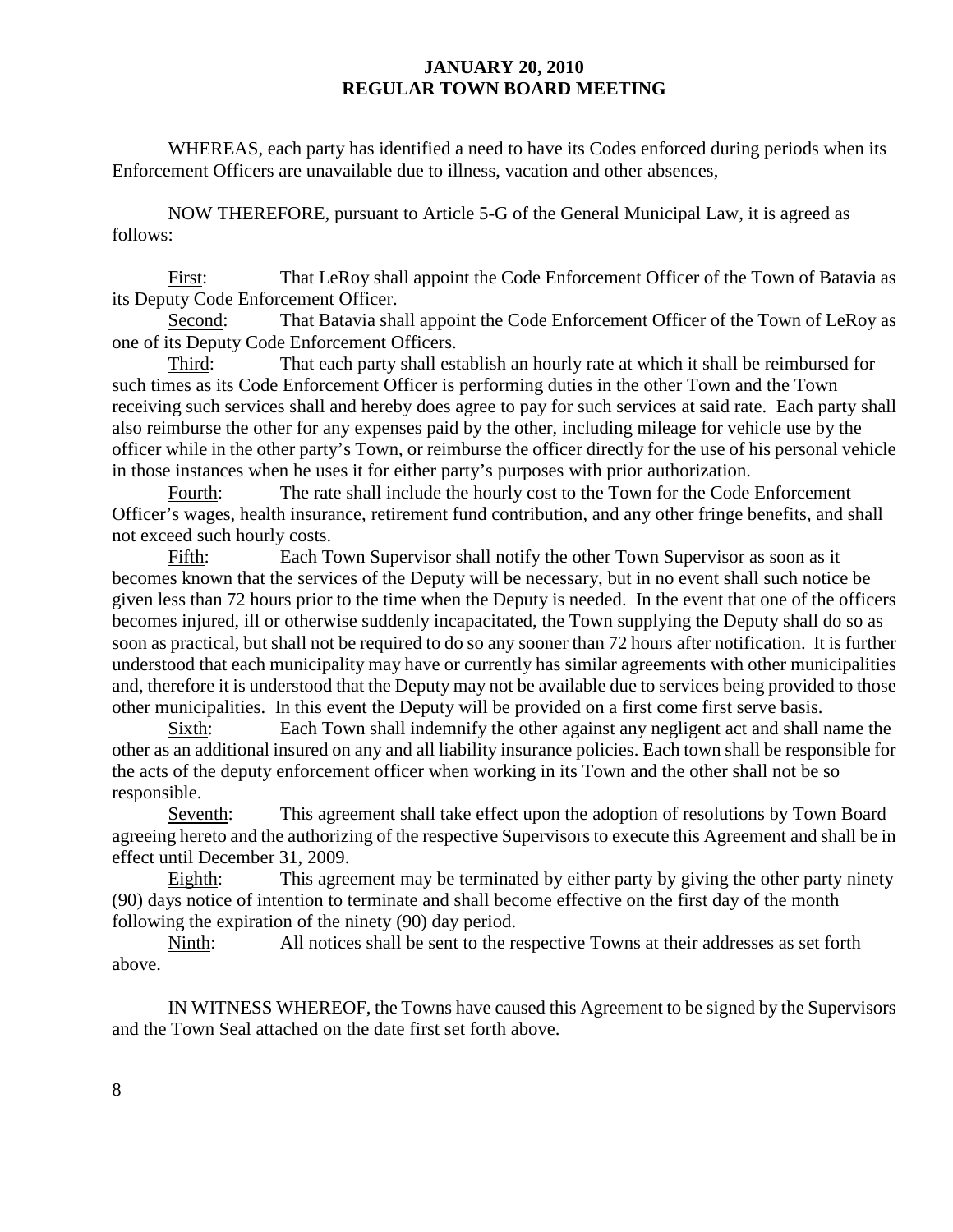\_\_\_\_\_\_\_\_\_\_\_\_\_\_\_\_\_\_\_\_\_\_\_\_\_\_\_\_\_ \_\_\_\_\_\_\_\_\_\_\_\_\_\_\_\_\_\_\_\_\_\_\_\_\_\_\_\_\_\_

 $\overline{\phantom{a}}$  , and the contract of the contract of the contract of the contract of the contract of the contract of the contract of the contract of the contract of the contract of the contract of the contract of the contrac

 $\overline{\phantom{a}}$  ,  $\overline{\phantom{a}}$  ,  $\overline{\phantom{a}}$  ,  $\overline{\phantom{a}}$  ,  $\overline{\phantom{a}}$  ,  $\overline{\phantom{a}}$  ,  $\overline{\phantom{a}}$  ,  $\overline{\phantom{a}}$  ,  $\overline{\phantom{a}}$  ,  $\overline{\phantom{a}}$  ,  $\overline{\phantom{a}}$  ,  $\overline{\phantom{a}}$  ,  $\overline{\phantom{a}}$  ,  $\overline{\phantom{a}}$  ,  $\overline{\phantom{a}}$  ,  $\overline{\phantom{a}}$ 

TOWN OF LEROY TOWN OF BATAVIA

Tim McCulley, Supervisor Gregory H. Post, Supervisor

STATE OF NEW YORK) COUNTY OF GENESEE) SS.

On the day of \_\_\_\_\_\_\_\_\_\_\_, 2010 before me, the undersigned, a Notary Public in and for said State, personally appeared **Tim McCulley**, personally known to me or proved to me on the basis of satisfactory evidence to be the individual whose name is subscribed to the within instrument and acknowledged to me that he executed the same in his capacity, and that by his signature on the instrument, the individual, or the person upon behalf of which the individual acted, executed the instrument.

Notary Public

STATE OF NEW YORK) COUNTY OF GENESEE) SS.

On the day of \_\_\_\_\_\_\_\_\_\_\_, 2010 before me, the undersigned, a Notary Public in and for said State, personally appeared **Gregory H. Post**, personally known to me or proved to me on the basis of satisfactory evidence to be the individual whose name is subscribed to the within instrument and acknowledged to me that he executed the same in his capacity, and that by his signature on the instrument, the individual, or the person upon behalf of which the individual acted, executed the instrument.

Notary Public

## **RESOLUTION NO. 32:**

Supervisor Post offered the following:

# **CROSS CONNECTION CONTROL PROGRAM MANAGEMENT AGREEMENT BETWEEN BACKFLOW PREVENTION CONSULTANTS AND THE TOWN OF BATAVIA**

**RESOLVED,** the Batavia Town Board hereby authorizes the Supervisor to execute an agreement between Backflow Prevention Consultants and the Town of Batavia for purposes of the continuation of the development and management of the Cross Connection Control Program, working as directed by the Town Engineer (agreement attached).

**Second by:** Councilman Gerace **Ayes:** Post, Gerace, Lang, Underhill, Michalak **APPROVED by unanimous vote** (5-0)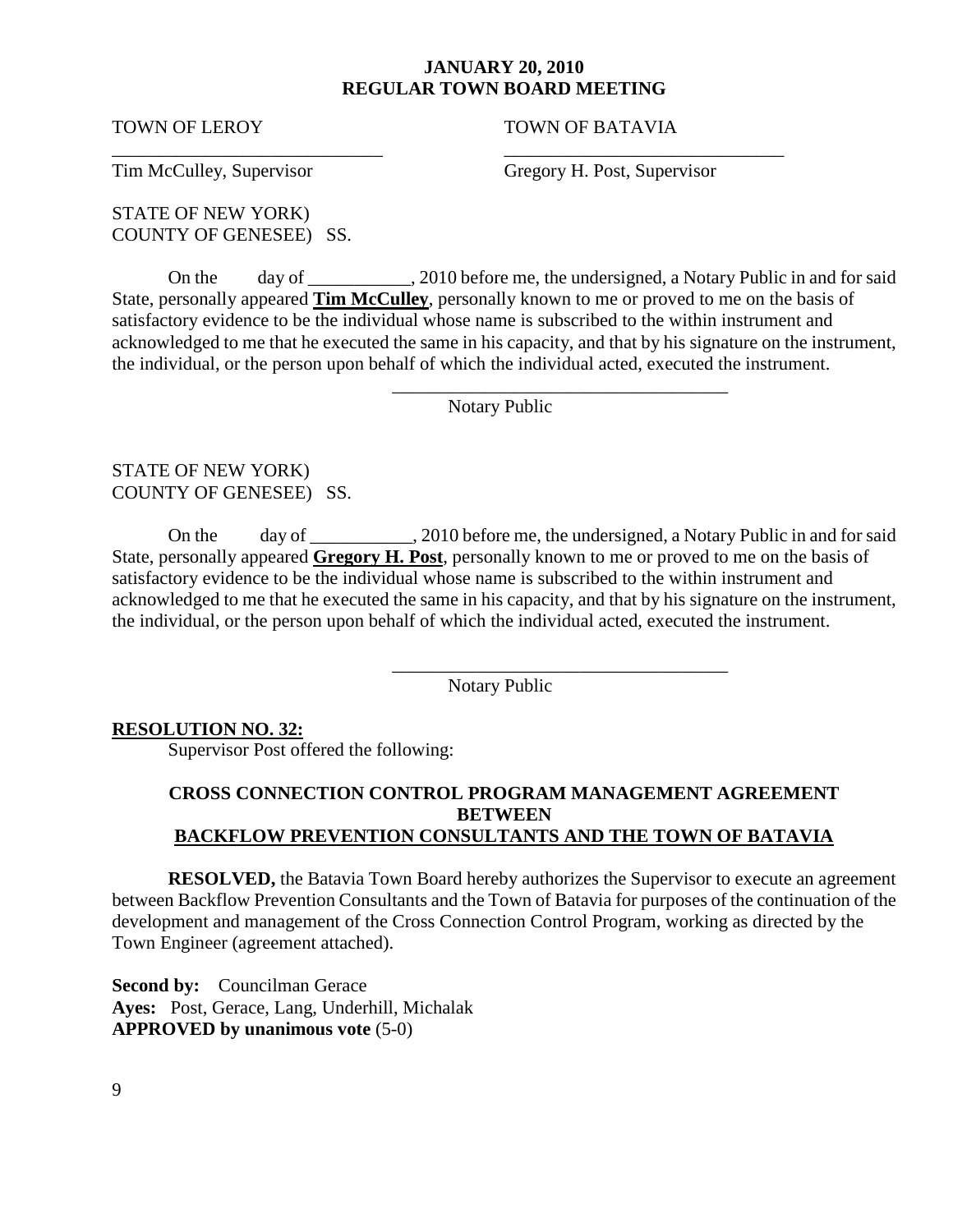#### **RESOLUTION NO. 33:**

Councilwoman Michalak offered the following:

## **AUDIT SERVICES AGREEMENT – BETWEEN THE TOWN OF BATAVIA AND FREED MAXICK & BATTAGLIA, PC**

**RESOLVED,** the Batavia Town Board hereby authorizes the Supervisor to retain Freed Maxick & Battaglia, PC to perform auditing services for the Town and to execute the agreement between the Town of Batavia and Freed Maxick & Battaglia, PC (agreement attached).

**Second by:** Deputy Supervisor Underhill **Ayes:** Michalak**,** Underhill, Gerace, Lang, Post **APPROVED by unanimous vote (**5-0)

#### **RESOLUTION NO. 34:**

Councilman Gerace offered the following:

#### **RETAIN ATTORNEY KMART AND GEORGIA PACIFIC ASSESSMENT PROCEEDINGS**

**WHEREAS,** Notice of Petitions have been filed against the Assessor, the Board of Assessment Review, and the Town of Batavia by K-Mart Corporation #4741, Index #58816 and Georgia Pacific Corporation, Index #58806; and

**WHEREAS,** Kevin Earl, Attorney for the Town, recommends that the Town Board retain Bennett DiFilippo, & Kurtzhalts, LLP to represent the Assessment Proceedings (recommendation attached).

#### **NOW, THEREFORE, BE IT**

**RESOLVED,** the Batavia Town Board hereby retains Bennett, DiFilippo & Kurtzhalts, LLP to represent the Town of Batavia for the aforementioned proceedings as outlined in their letter dated December 28, 2009 (attached).

**Second by:** Councilman Lang **Ayes:** Gerace, Lang, Underhill, Michalak, Post **APPROVED by unanimous vote (**5-0)

### **RESOLUTION NO. 35:**

Councilman Lang offered the following:

### **RESOLUTION TO ESTABLISH POSITION ASSISTANT TOWN ENGINEER**

 **RESOLVED,** the Batavia Town Board hereby establishes the position of Assistant Town Engineer (MSD222 duties statement attached).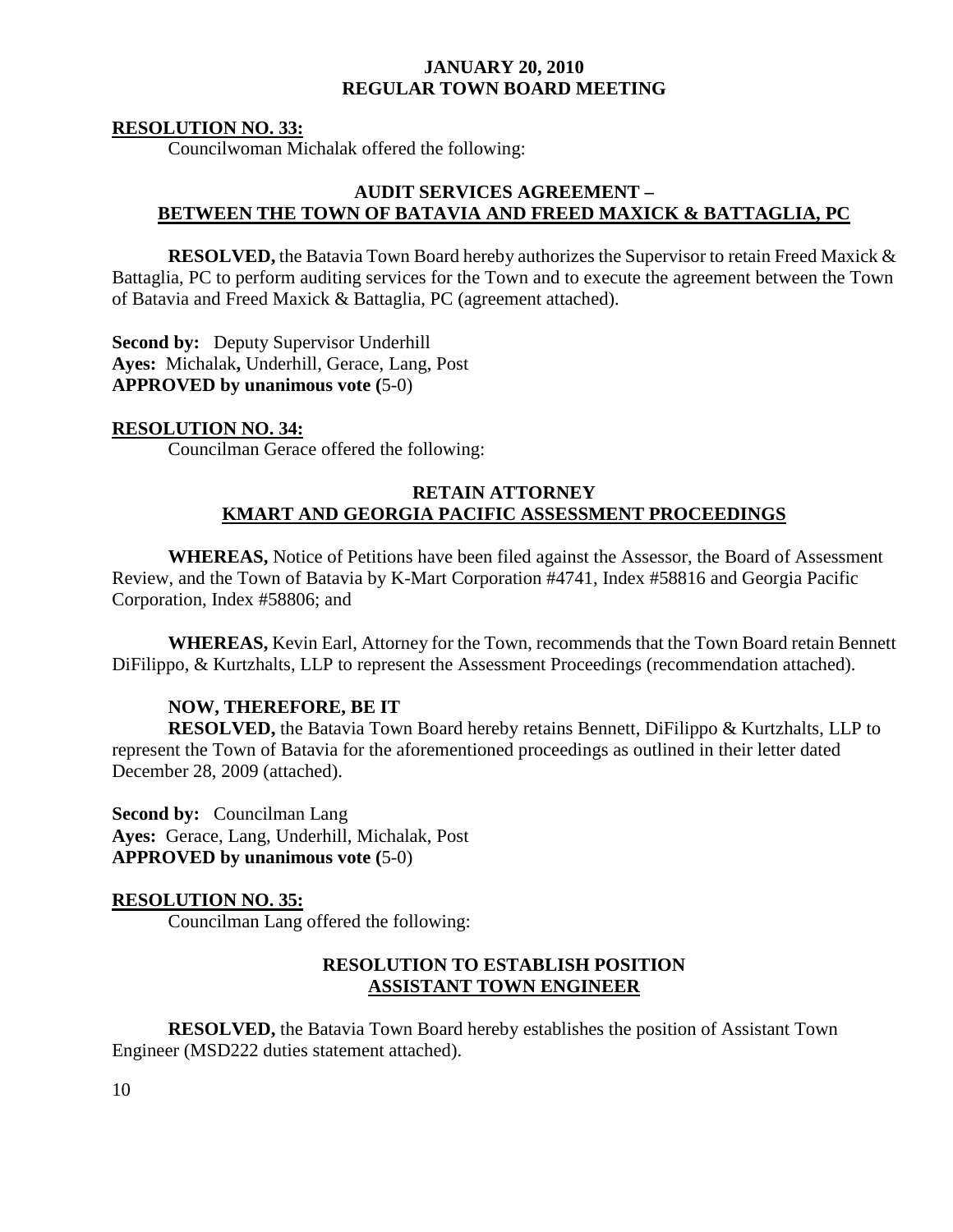**Second by: Councilwoman Michalak Ayes:** Lang, Michalak, Gerace, Underhill, Post **APPROVED by unanimous vote** (5-0)

#### **RESOLUTION NO. 36:**

Deputy Supervisor Underhill offered the following:

## **RESOLUTION APPOINTING ASSISTANT TOWN ENGINEER**

 **WHEREAS,** the Town of Batavia desires to appoint Thomas W. Lichtenthal to the position of Assistant Town Engineer in accordance with the terms and conditions set forth in the Offer Letter attached hereto and incorporated by reference herein; and

**WHEREAS,** Thomas W. Lichtenthal satisfies the requirements and qualifications of the position of Assistant Town Engineer; and

**WHEREAS,** it is anticipated that the appointment of Thomas W. Lichtenthal to the position of Assistant Town Engineer will most effectively ensure the provision of necessary services to the Town and its residents.

### **NOW THEREFORE, BE IT**

**RESOLVED,** the Town Supervisor shall be and hereby is authorized to execute Offer Letter on behalf of the Town thereby extending to Thomas W. Lichtenthal a provisional offer of employment in the position of Assistant Town Engineer.

**Second by:** Councilman Lang **Ayes:** Underhill, Lang, Michalak, Gerace, Post **APPROVED by unanimous vote** (5-0)

#### **RESOLUTION NO. 37:**

Supervisor Post offered the following:

## **RESOLUTION TO ESTABLISH POSITION ENGINEER TECHNICIAN**

 **RESOLVED,** the Batavia Town Board hereby establishes the position of Engineer Technician (MSD222 duties statement attached).

**Second by:** Councilwoman Michalak **Ayes:** Post, Michalak, Gerace, Lang, Underhill **APPROVED by unanimous vote** (5-0)

### **RESOLUTION NO. 38:**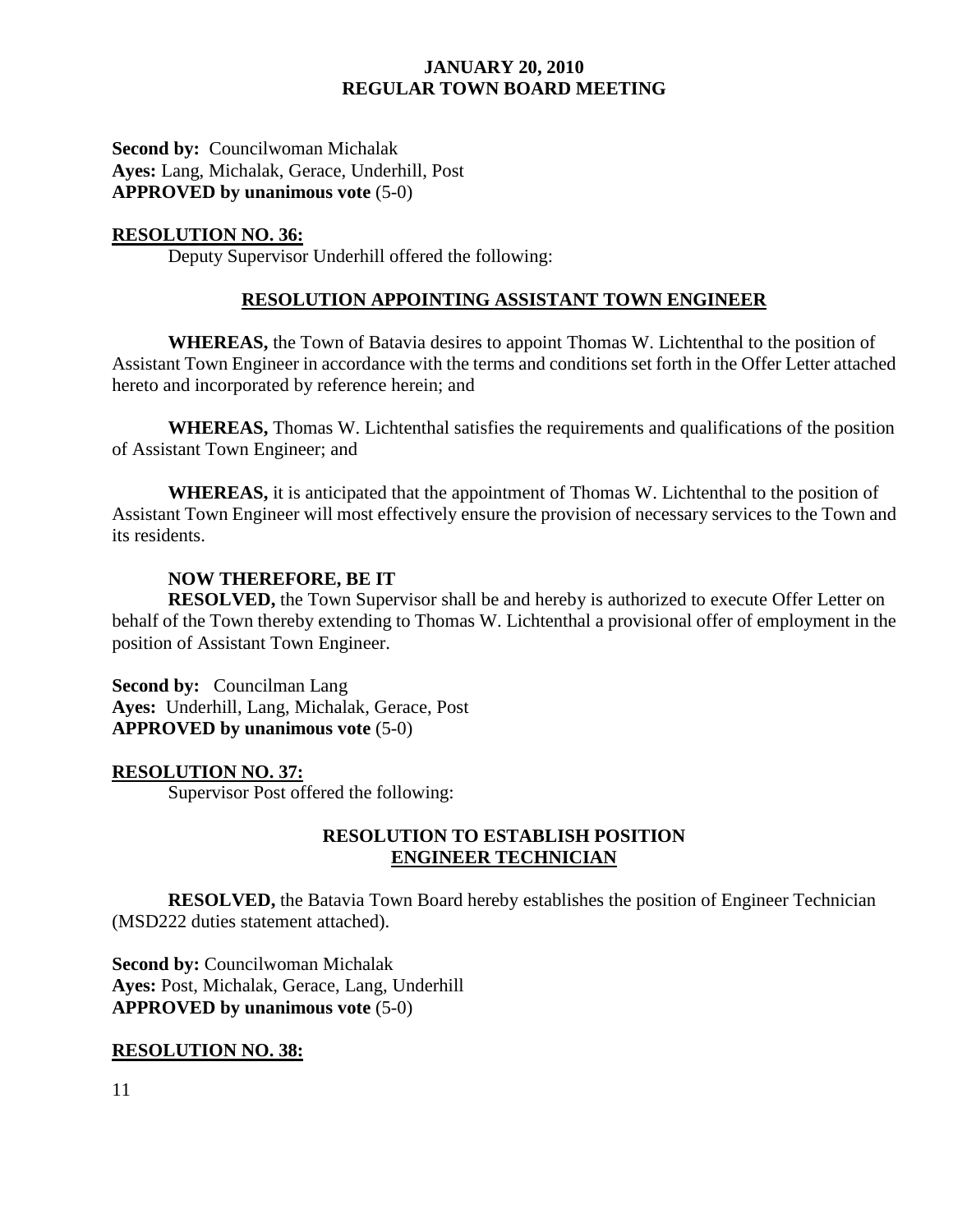Councilwoman Michalak offered the following:

# **RESOLUTION APPOINTING ENGINEER TECHNICIAN**

 **WHEREAS,** the Town of Batavia desires to appoint Jason Armbrewster to the position of Engineer Technician in accordance with the terms and conditions set forth in the Offer Letter attached hereto and incorporated by reference herein; and

**WHEREAS,** Jason Armbrewster satisfies the requirements and qualifications of the position of Engineer Technician; and

**WHEREAS,** it is anticipated that the appointment of Jason Armbrewster to the position of Engineer Technician will most effectively ensure the provision of necessary services to the Town and its residents.

# **NOW THEREFORE, BE IT**

**RESOLVED,** the Town Supervisor shall be and hereby is authorized to execute Offer Letter on behalf of the Town thereby extending to Jason Armbrewster a provisional offer of employment in the position of Engineer Technician.

**Second by: Councilman Gerace Ayes:** Michalak**,** Gerace, Lang, Underhill, Post **APPROVED by unanimous vote (**5-0)

# **RESOLUTION NO. 39:**

Councilman Gerace offered the following as amended:

**Amendment:** Motion Supervisor Post, second Councilman Lang to declare the equipment as surplus, with the exception of the three (3) computers (1 inventory #43, 1-Power Grafix and 1- s/n 184D100M0105968).

**Ayes:** Post, Lang, Underhill, Michalak, Gerace **MOTION CARRIED by unanimous vote** (5-0)

# **SURPLUS EQUIPMENT**

**WHEREAS,** the Highway Superintendent recommended to the Batavia Town Board to declare the following equipment as surplus:

- 1- 1981 Drott 45R Excavator VIN# 6295160
- 1- 1998 Sander Western Swing Away 2000 (less mounting brackets)
- 1- Haier Water Cooler Model WDN520155-01 –s/n 20070700944
- 4- File Cabinets (legal & letter size)
- 1 Hewlett Packard Laserjet 1100 Printer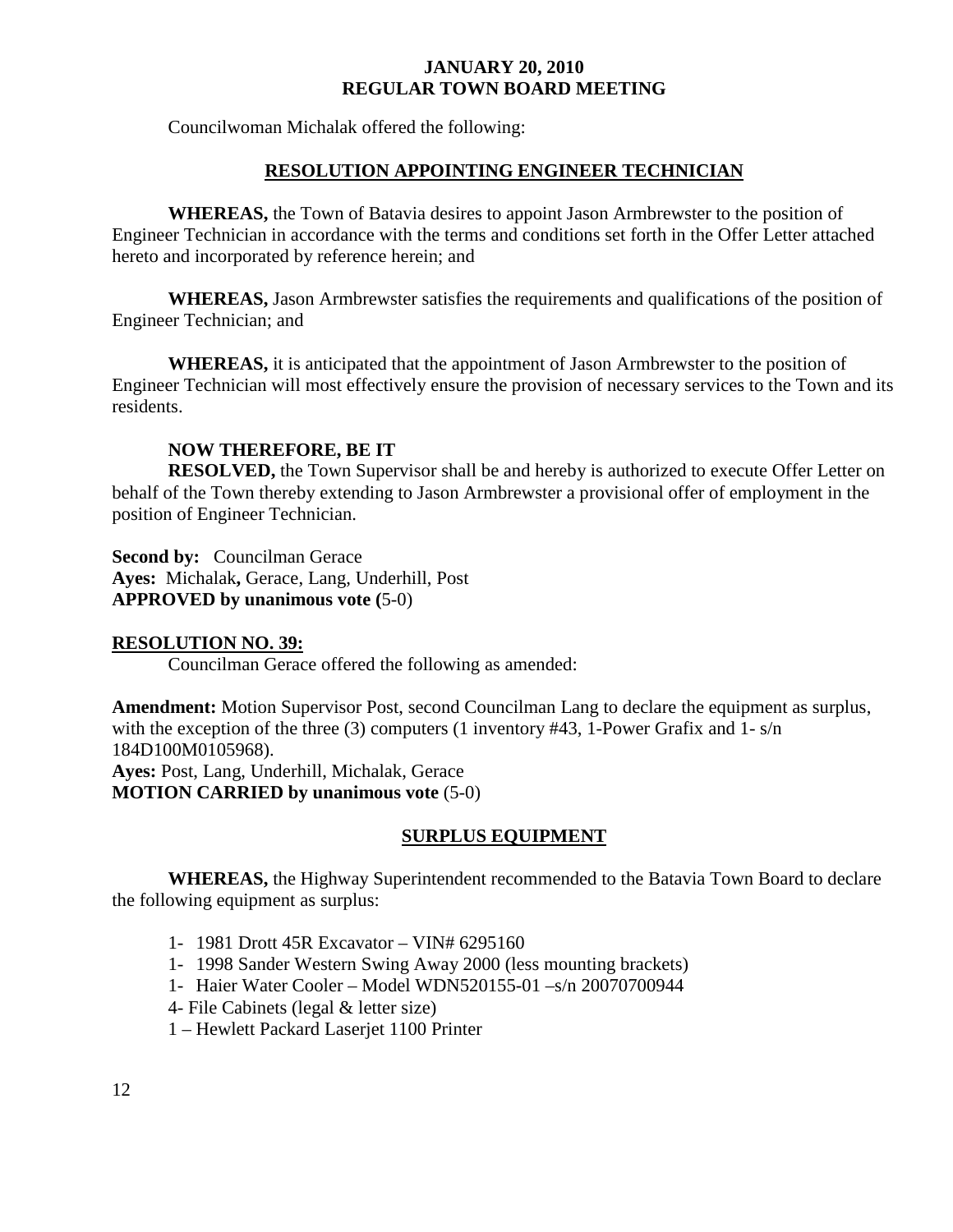**RESOLVED,** the Batavia Town Board hereby declares the aforementioned equipment to be surplus and authorizes the Highway Superintendent to sell it at the auction or place it out to bid.

**Second by:** Deputy Supervisor Underhill **Ayes:** Gerace, Underhill, Michalak, Lang, Post **APPROVED by unanimous vote** (5-0)

#### **RESOLUTION NO. 40:**

Councilman Lang offered the following:

# **AMENDING INCIDENT COMMAND SYSTEM ORGANIZATIONAL CHART CONTACT LIST EMERGENCY PREPAREDNESS PLAN**

 **WHEREAS,** the Town of Batavia has an Emergency Preparedness Plan in place;

**WHEREAS,** the Incident Command System Organizational Chart Contact List of personnel names and phone numbers has been amended (attached).

### **NOW, THEREFORE, BE IT**

**RESOLVED,** the Batavia Town Board hereby adopts the Incident Command System Organizational Chart Contact List as amended; and be it

**FURTHER RESOLVED,** the Batavia Town Board hereby directs that the amended Incident Command System Organizational Chart Contact List be sent to all parties named on the Organizational Chart, along with the Emergency Preparedness Plan.

**Second by: Councilwoman Michalak Ayes:** Lang, Michalak, Gerace, Underhill Post **APPROVED by unanimous vote** (5-0)

### **RESOLUTION NO. 41:**

Deputy Supervisor Underhill offered the following:

## **RESOLUTION TO AUTHORIZE PAYMENT TO PROCURE PROPERTY OPTIONS**

**WHEREAS**, the Town of Batavia desires to obtain Option Agreements upon real property located in the Galloway and Harloff Road areas in the Town of Batavia to provide future recreational and other opportunities, and

**WHEREAS**, the Town wishes to hire Joseph Macaluso to assist the Town in this process based upon Mr. Macaluso's expertise as a former employee of the County of Genesee in the Real Property Tax Assessment Office.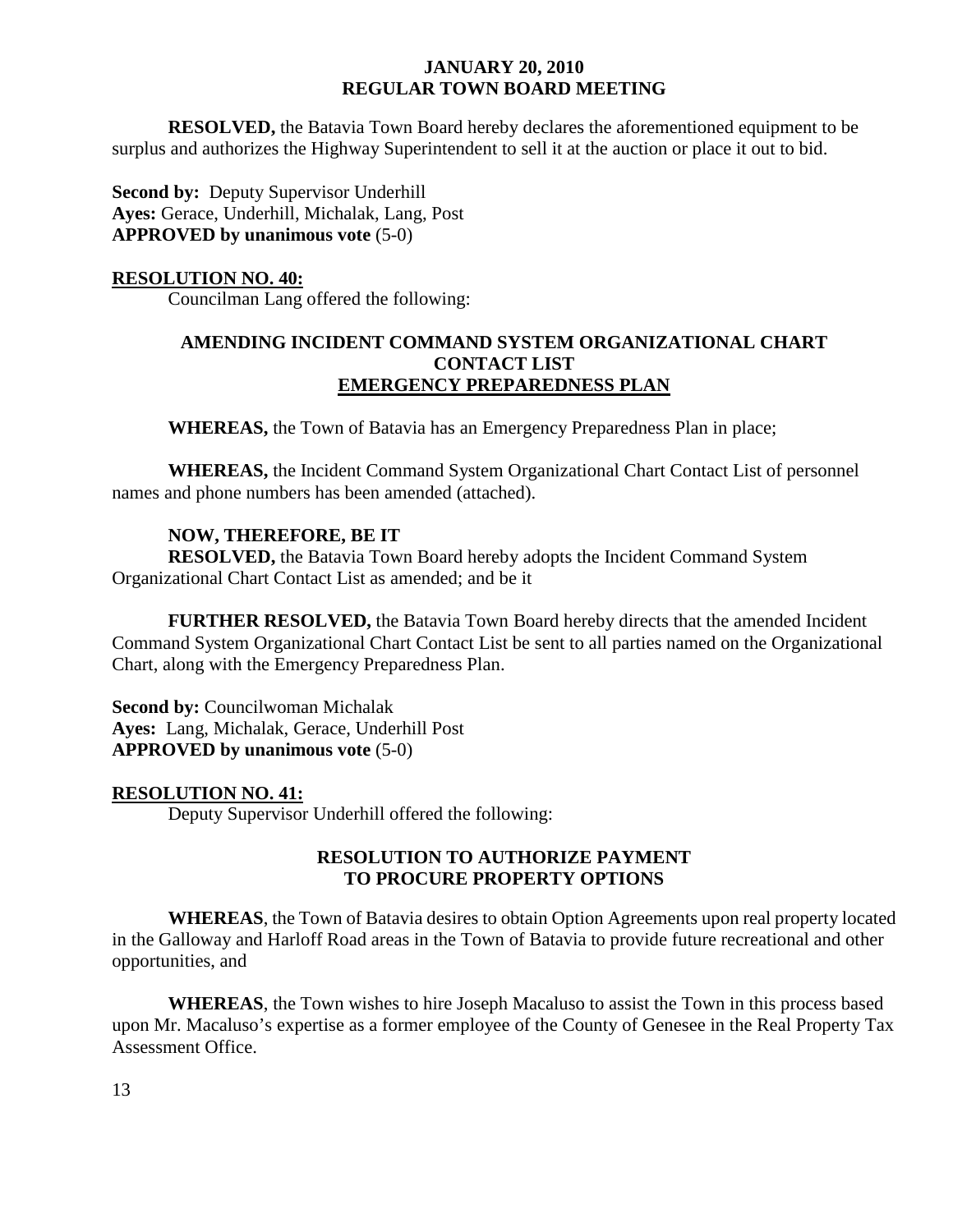**NOW, THEREFORE, BE IT RESOLVED** that the Town Board of the Town of Batavia, New York, hereby authorizes payment to Joseph Macaluso at the rate of \$50.00 per hour, which includes the personal use of his vehicle, for the purpose of providing services to the Town to obtain options for the purchase and/or for easements upon parcels of real property located in the Galloway and Harloff Road areas, as set forth in his letter, to the Town Engineer, dated January 5, 2010.

**Second by:** Councilman Gerace **Ayes:** Underhill, Gerace, Lang, Michalak, Post **APPROVED by unanimous vote** (5-0)

### **RESOLUTION NO. 42:**

Supervisor Post offered the following:

# **BILLBOARD LEASE AGREEMENT**

**WHEREAS,** the Town of Batavia acquired land with the transfer of properties to the Town in the establishment of the Town of Batavia Kiwanis Park; and

**WHEREAS,** two (2) privately owned billboards are erected on such land for which the Town for many years has been the recipient of proceeds from a Town/Penn Advertisement Lease Agreement; and

**WHEREAS,** effective April 1, 1997 Penn Advertising Inc. transferred all of its outdoor advertising assets in New York and Pennsylvania to Lamar Advertising; and

**WHEREAS,** the Town/Lamar Advertising Lease Agreement expired; and

**WHEREAS,** Lamar Advertising has requested another renewal.

**NOW, THEREFORE, BE IT RESOLVED** the Batavia Town Board hereby authorizes the renewal of the Town/Lamar Advertising Billboard Lease Agreement for a five (5) year period, from January 1, 2010 to December 31, 2014, payment to be made in five (5) installments with the first installment and all future installments due by the  $15<sup>th</sup>$  day of January, in an amount of one thousand, four hundred dollars (\$1,400.00) or 20% of the net revenue for the prior year, whichever is greater, and directs the Town Supervisor to enter into and execute the same (agreement attached).

**Second by:** Councilman Lang **Ayes:** Post, Lang, Underhill, Michalak, Gerace **APPROVED by unanimous vote** (5-0)

**Abstract No. 13-2009 & 1-2010:** Motion Councilman Lang, second Councilman Gerace to authorize the Supervisor to pay the following vouchers:

| 13-2009        | General     | \$198,631.41 |
|----------------|-------------|--------------|
|                | Highway     | 6,032.28     |
|                | Sewer No. 1 | 1,196.89     |
| 1 <sub>1</sub> |             |              |

14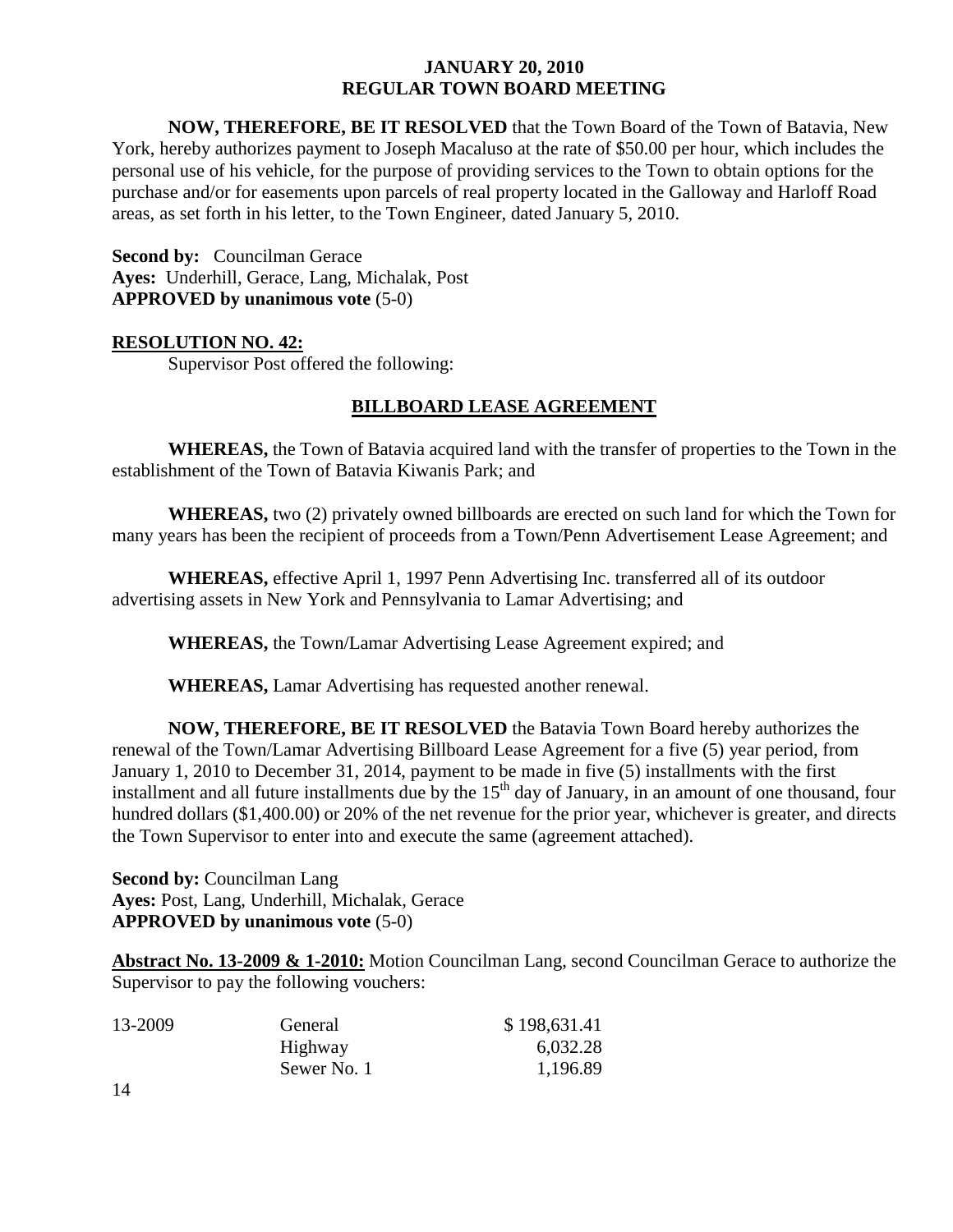|        | Sewer No. 2    | 1,545.04        |
|--------|----------------|-----------------|
|        | Water          | 4,524.54        |
|        | Pearl          | 90.39           |
|        | Putnam/Shepard | 59.61           |
|        | Alexander/Pike | 864.00          |
|        | Rose           | 486.00          |
|        | Wortendyke     | 1,011.15        |
|        | <b>TOTAL</b>   | \$214,441.31    |
| 1-2010 | General        | 81,700.36<br>\$ |
|        | Highway        | 5,827.80        |
|        | Sewer No. 1    | 971.37          |
|        | Sewer No. 2    | 776.20          |
|        | Water          | 3,051.10        |
|        | Alexander/Pike | 984.00          |
|        | Rose           | 553.50          |
|        | Wortendyke     | 76.75           |
|        | <b>TOTAL</b>   | \$93,941.08     |

**Ayes:** Lang, Gerace, Underhill, Michalak, Post **MOTION CARRIED by unanimous vote** (5-0)

## **DEPARTMENT REPORTS:**

**Water/Sewer-** The Supervisor reported that there will be a bid opening February 3 for the Pike and Wortendyke Water Transmission Main. They are continuously working on funding for Water for a number of areas in the Town.

**Building Inspector** reported on the following**:** 

**2010 Census** new construction report has been submitted.

**Eastman Savings & Loan** (ESL) is proposing to locate in one of the out buildings at the Towne Center.

# **Supervisor's Report:**

**Status Report** on expenditures and revenues is available for the Board's review. The investment sheets will be entered into the minute book. The monies are invested in CD's and are paying a rate of .23%.

**Special Town Meeting** will be held Wednesday, January 27, 2010 immediately following the Public Hearing for the Community Development Block Grant at 5:45 P.M.

**Park Planning & Design Workshop-** There will be a Planning & Design Workshop for the Galloway Road Park, on Wednesday, January 27, 2010 from 6:30 P.M. to 8:30 P.M. The public is welcome and encouraged to attend.

**GAM meeting** is tomorrow at 7:00 P.M., hosted by the Town of Stafford at the Stafford Town Hall on Route 237.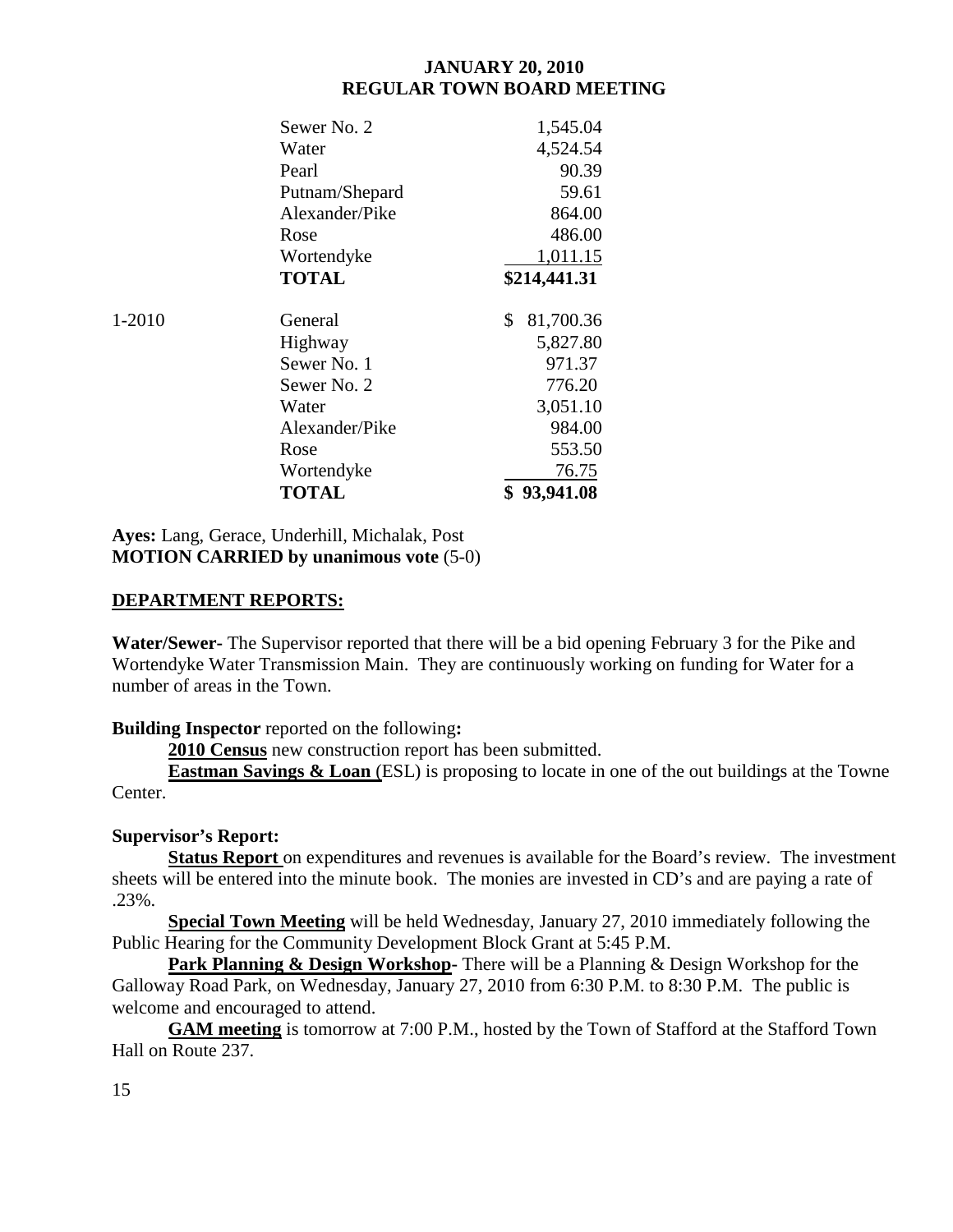**LEADERSHIP GENESEE-** Motion Councilman Gerace, second Councilman Lang authorizing Dan Underhill to participate in the 2010 Leadership Genesee program at a cost of \$1,800.00. **Ayes:** Gerace, Lang, Underhill, Michalak, Post **MOTION CARRIED by unanimous vote** (5-0)

# **COMMUNICATIONS:**

#### **The Town Clerk reported on the following:**

**December Town Clerk monthly report collected a** total of \$3,757.70, remitted \$3,347.16 to the Supervisor for the Local Share.

**Records Management-** The Town Clerk and Deputy Town Clerk will be working on Saturday, January 23 to dedicate 4 to 6 hours on the records management to purge and add records to the inventory.

**Tax Collection-** Busy collecting taxes.

**Open Burning Law-** Received acknowledgement letters from State Senator Michael Ranzenhofer, Assemblyman Steve Hawley and Governor David Paterson that they are in receipt of the Town's resolution to support rescinding NYSDEC new regulations concerning open burning.

**Assemblyman Hawley's Outreach Program-** Assemblyman Hawley is continuing his Community Outreach Program in 2010.

**Governmental Accounting Training-** The Office of the State Comptroller is offering Governmental Accounting Training at the Town of Aurora, April 20 thru April 22 (Basic Accounting School and August 31 thru September 2 (Advanced Accounting School).

**Genesee Community College-** Received a letter from GCC with concerns about pedestrian and bicycle safety along the Batavia-Stafford Townline Road between College Village and Route 33 intersection.

**NYS Thruway-Wind Turbine Project-** Received a copy of a correspondence the Genesee County Manager received from the NYS Thruway Authority regarding a potential wind turbine project along the Thruway corridor.

### **COMMITTEE REPORTS:**

 **Parks-**Councilman Gerace reported that there will be a Planning and Design Workshop on Wednesday, January 27, 2010 on the proposed Galloway Road Park. The Supervisor would like the committee to check into the excise tax from firearms to be reinvested in outdoor recreation. Legislature Day was held in Albany recently with advocate groups, assemblymen and senators and apparently there are accumulated dollars from firearms excise tax that is earmarked for outdoor recreation. Gary Diegelman, ZBA Chair stated that can recycling is another fund that is for reinvestment.

Building Inspector Worthington commented that there is a company located in the Town to keep in mind for the lighting design work. Mr. Worthington will give the committee the contact information.

#### **OLD/NEW BUSINESS:**

The Supervisor extended his congratulations to Councilman Lang on his  $30<sup>th</sup>$  grandchild that arrived today!!!!

# **ADJOURNMENT:**